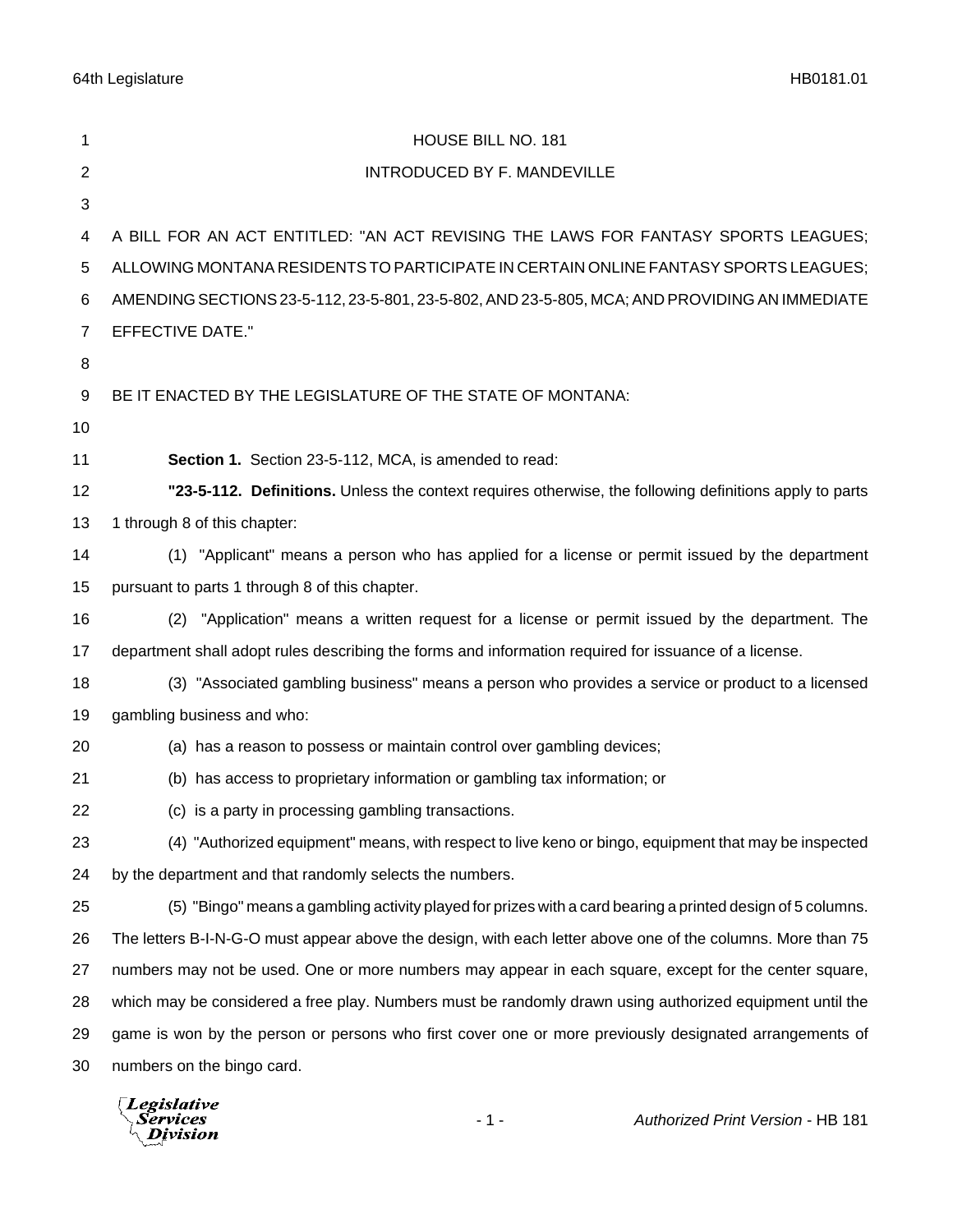(6) "Bingo caller" means a person 18 years of age or older who, using authorized equipment, announces the order of the numbers drawn in live bingo. (7) "Bingo session" means all activities incidental to a series of bingo games conducted by a licensed operator beginning when the first bingo ball is drawn in the first game of bingo. (8) "Card game table" or "table" means a live card game table: (a) authorized by permit and made available to the public on the premises of a licensed gambling operator; or (b) operated by a senior citizen center. (9) "Card game tournament" means a gambling activity for which a permit has been issued involving participants who pay valuable consideration for the opportunity to compete against each other in a series of live card games conducted over a designated period of time. (10) "Dealer" means a person with a dealer's license issued under part 3 of this chapter. (11) "Department" means the department of justice. (12) "Distributor" means a person who: (a) purchases or obtains from a licensed manufacturer, distributor, route operator, or operator equipment of any kind for use in gambling activities; and (b) sells the equipment to a licensed manufacturer, distributor, route operator, or operator. (13) (a) "Gambling" or "gambling activity" means risking any money, credit, deposit, check, property, or 19 other thing of value for a gain that is contingent in whole or in part upon on lot, chance, or the operation of a gambling device or gambling enterprise. (b) The term does not mean conducting or participating in a promotional game of chance and does not include amusement games regulated by Title 23, chapter 6, part 1. (c) The term does not include social card games played solely for prizes of minimal value, defined as class I gaming by 25 U.S.C. 2703. (d) The term does not include fantasy sports leagues under Title 23, chapter 5, part 8, that charge total fees not to exceed \$100. (14) "Gambling device" means a mechanical, electromechanical, or electronic device, machine, slot machine, instrument, apparatus, contrivance, scheme, or system used or intended for use in any gambling activity. (15) "Gambling enterprise" means an activity, scheme, or agreement or an attempted activity, scheme, **Legislative** 

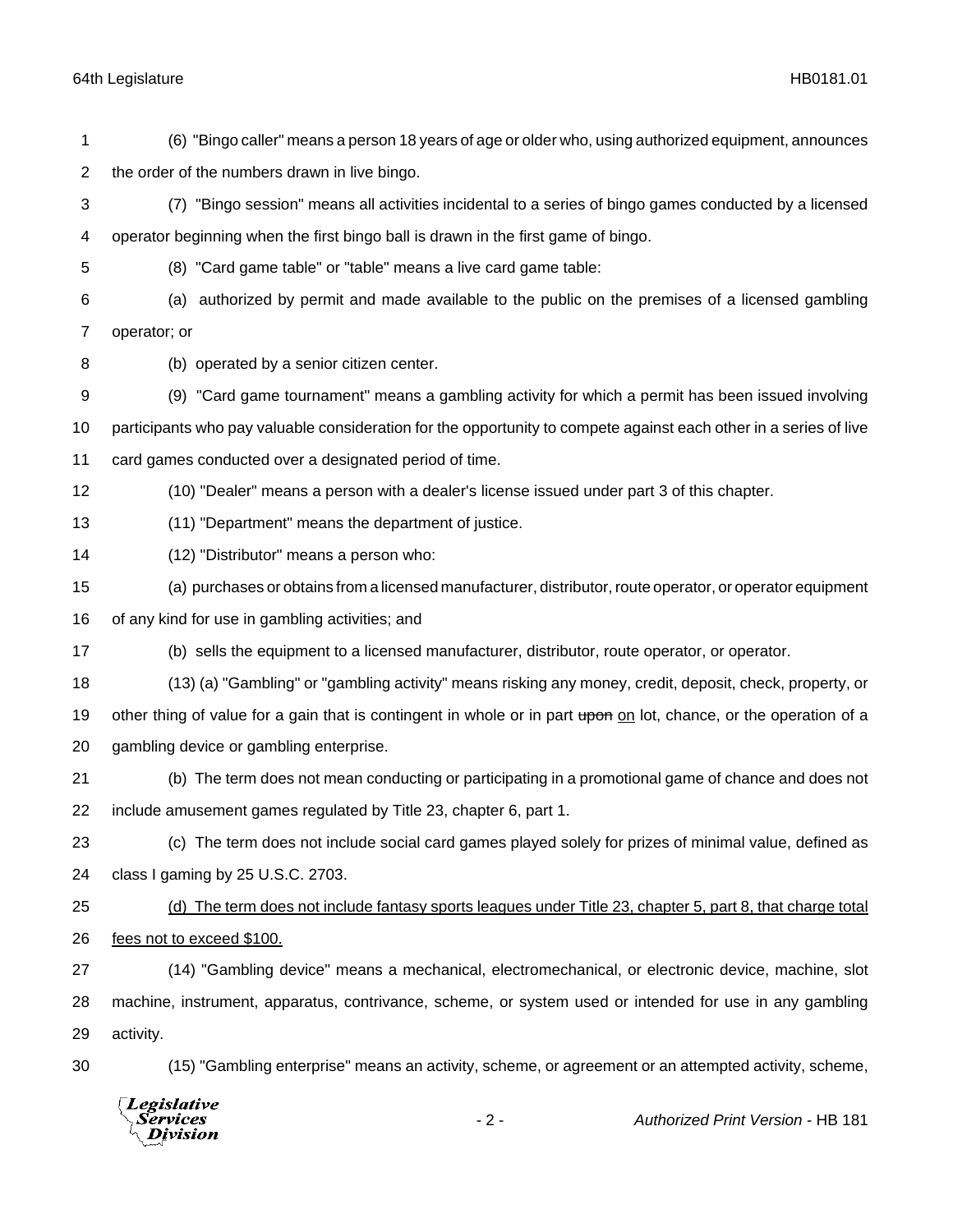or agreement to provide gambling or a gambling device to the public.

- (16) (a) "Gift enterprise" means a gambling activity in which persons have qualified to obtain property to
- be awarded by purchasing or agreeing to purchase goods or services.
- (b) The term does not mean:
- (i) a cash or merchandise attendance prize or premium that county fair commissioners of agricultural

fairs and rodeo associations may give away at public drawings at fairs and rodeos;

- (ii) a promotional game of chance; or
- (iii) an amusement game regulated under Title 23, chapter 6.
- (17) "Gross proceeds" means gross revenue received less prizes paid out.
- (18) "House player" means a person participating in a card game who has a financial relationship with the operator, card room contractor, or dealer or who has received money or chips from the operator, card room contractor, or dealer to participate in a card game.
- (19) "Illegal gambling device" means a gambling device not specifically authorized by statute or by the rules of the department. The term includes:
- (a) a ticket or card, by whatever name known, containing concealed numbers or symbols that may match numbers or symbols designated in advance as prize winners, including a pull tab, punchboard, push card, tip board, pickle ticket, break-open, or jar game, except for one used under Title 23, chapter 7, under part 5 of this chapter, in a bingo game approved by the department under part 4 of this chapter, or in a promotional game of chance approved by the department; and
- (b) an apparatus, implement, or device, by whatever name known, specifically designed to be used in conducting an illegal gambling enterprise, including a faro box, faro layout, roulette wheel, roulette table, craps table, or slot machine, except as provided in 23-5-153.
- (20) "Illegal gambling enterprise" means a gambling enterprise that violates or is not specifically authorized by a statute or a rule of the department. The term includes:
- (a) a card game, by whatever name known, involving any bank or fund from which a participant may win money or other consideration and that receives money or other consideration lost by the participant and includes the card games of blackjack, twenty-one, jacks or better, baccarat, or chemin de fer;
- (b) a dice game, by whatever name known, in which a participant wagers on the outcome of the roll of one or more dice, including craps, hazard, or chuck-a-luck, but not including activities authorized by 23-5-160; (c) sports betting, by whatever name known, in which a person places a wager on the outcome of an

Legislative Services **Division**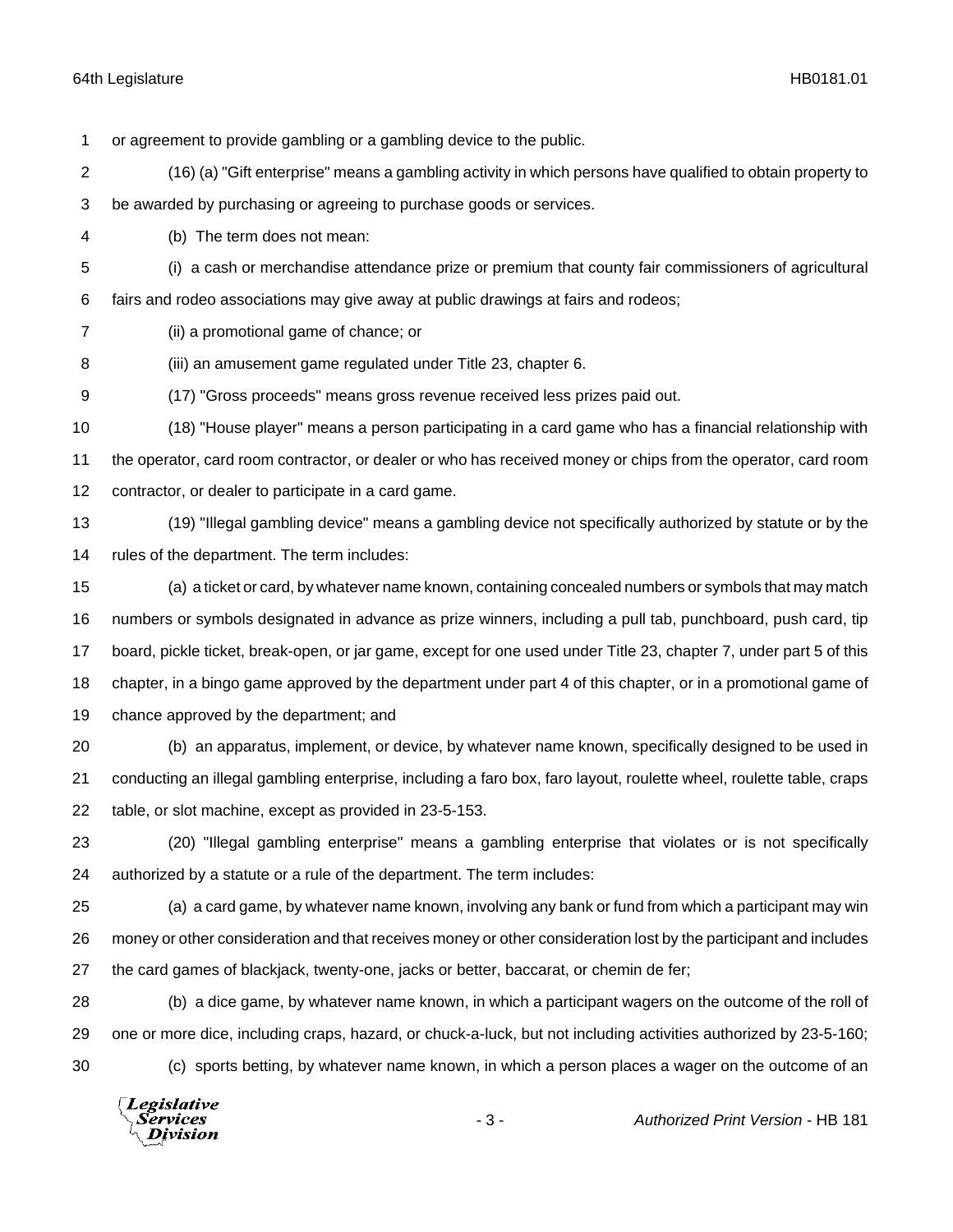athletic event, including bookmaking, parlay bets, or sultan sports cards, but not including those activities authorized in Title 23, chapter 4, and parts 2, 5, and 8 of this chapter;

(d) credit gambling; and

(e) internet gambling.

 (21) (a) "Internet gambling", by whatever name known, includes but is not limited to the conduct of any legal or illegal gambling enterprise through the use of communications technology that allows a person using money, paper checks, electronic checks, electronic transfers of money, credit cards, debit cards, or any other instrumentality to transmit to a computer information to assist in the placing of a bet or wager and corresponding information related to the display of the game, game outcomes, or other similar information.

 (b) The term does not include the operation of a simulcast facility or advance deposit wagering with a licensed advance deposit wagering hub operator allowed by Title 23, chapter 4, or the state lottery provided for in Title 23, chapter 7, or a fantasy sports league that complies with Title 23, chapter 5, part 8. If all aspects of the gaming are conducted on Indian lands in conformity with federal statutes and with administrative regulations of the national Indian gaming commission, the term does not include class II gaming or class III gaming as defined by 25 U.S.C. 2703.

 (22) "Keno" means a game of chance in which prizes are awarded using a card with 8 horizontal rows and 10 columns on which a player may pick up to 10 numbers. A keno caller, using authorized equipment, shall select at random at least 20 numbers out of numbers between 1 and 80, inclusive.

 (23) "Keno caller" means a person 18 years of age or older who, using authorized equipment, announces the order of the numbers drawn in live keno.

 (24) "License" means a license for an operator, dealer, card room contractor, manufacturer of devices not legal in Montana, sports tab game seller, manufacturer of electronic live bingo or keno equipment, other manufacturer, distributor, or route operator that is issued to a person by the department.

(25) "Licensee" means a person who has received a license from the department.

 (26) "Live card game" or "card game" means a card game that is played in public between persons on the premises of a licensed gambling operator or in a senior citizen center.

 (27) (a) "Lottery" means a scheme, by whatever name known, for the disposal or distribution of property among persons who have paid or promised to pay valuable consideration for the chance of obtaining the property or a portion of it or for a share or interest in the property upon an agreement, understanding, or expectation that it is to be distributed or disposed of by lot or chance.

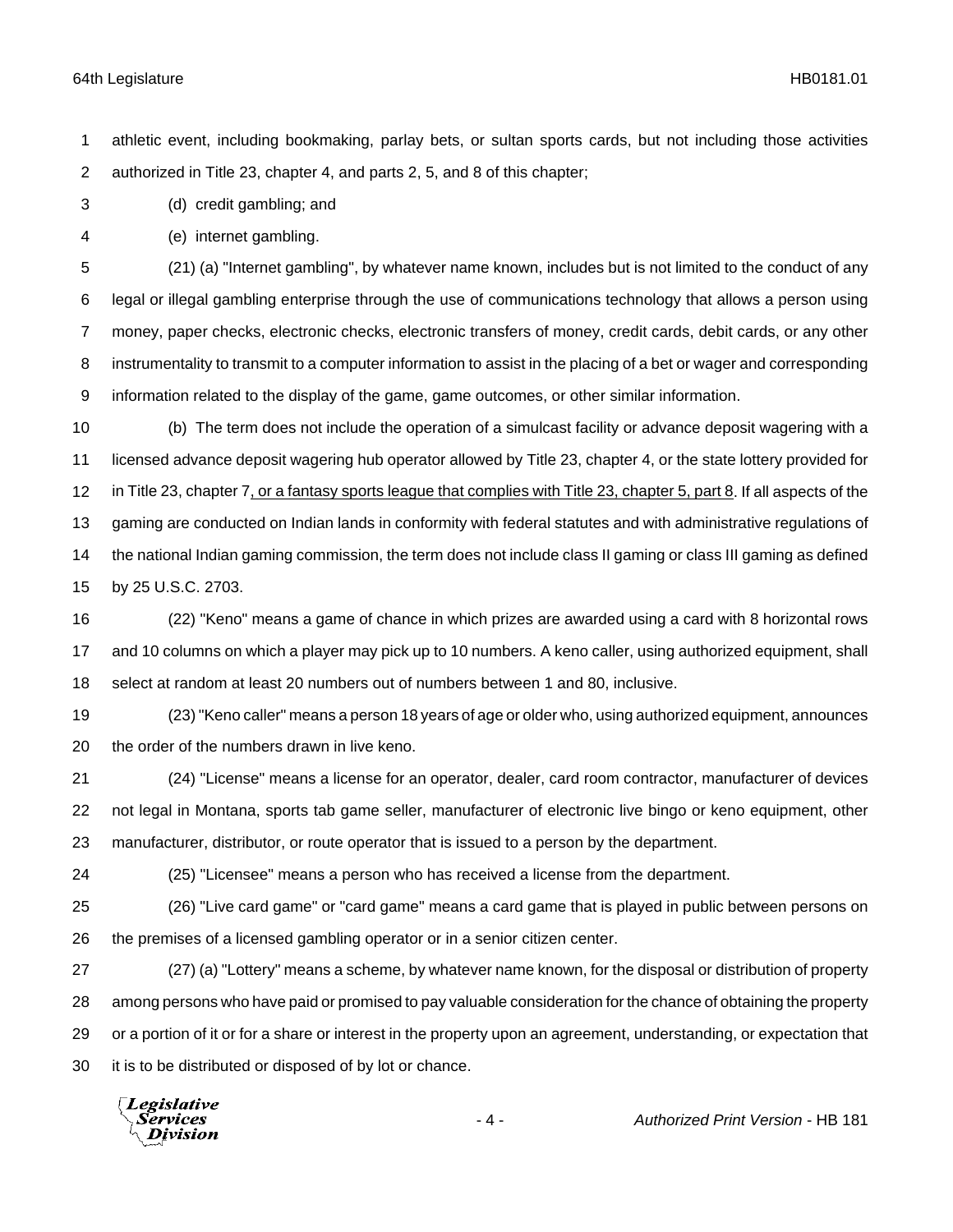(b) The term does not mean lotteries authorized under Title 23, chapter 7.

(28) "Manufacturer" means a person who:

 (a) assembles from raw materials or subparts a completed piece of equipment or pieces of equipment of any kind to be used as a gambling device and who sells the equipment directly to a licensed distributor, route operator, or operator;

 (b) possesses gambling devices or components of gambling devices for the purpose of testing them; or

 (c) purchases gambling devices or components from licensed manufacturers, distributors, route operators, or operators as trade-ins or to refurbish, rebuild, or repair to sell to licensed manufacturers, distributors, route operators, or operators.

 (29) "Nonprofit organization" means a nonprofit corporation or nonprofit charitable, religious, scholastic, educational, veterans', fraternal, beneficial, civic, senior citizens', or service organization established to support charitable activities, scholarships or educational grants, or community service projects.

 (30) "Operator" means a person who purchases, receives, or acquires, by lease or otherwise, and operates or controls for use in public a gambling device or gambling enterprise authorized under parts 1 through 8 of this chapter.

 (31) "Permit" means approval from the department to make available for public play a gambling device or gambling enterprise approved by the department pursuant to parts 1 through 8 of this chapter.

 (32) "Person" or "persons" means both natural and artificial persons and all partnerships, corporations, associations, clubs, fraternal orders, and societies, including religious and charitable organizations.

 (33) "Premises" means the physical building or property within or upon which a licensed gambling activity occurs, as stated on an operator's license application and approved by the department.

 (34) "Promotional game of chance" means a scheme, by whatever name known, for the disposal or distribution of property among persons who have not paid or are not expected to pay any valuable consideration or who have not purchased or are not expected to purchase any goods or services for a chance to obtain the property, a portion of it, or a share in it. The property is disposed of or distributed by simulating a gambling enterprise authorized by parts 1 through 8 of this chapter or by operating a device or enterprise approved by the department that was manufactured or intended for use for purposes other than gambling.

(35) "Public gambling" means gambling conducted in:

(a) a place, building, or conveyance to which the public has access or may be permitted to have access;

**Legislative** Services **Division** 

- 5 - *Authorized Print Version* - HB 181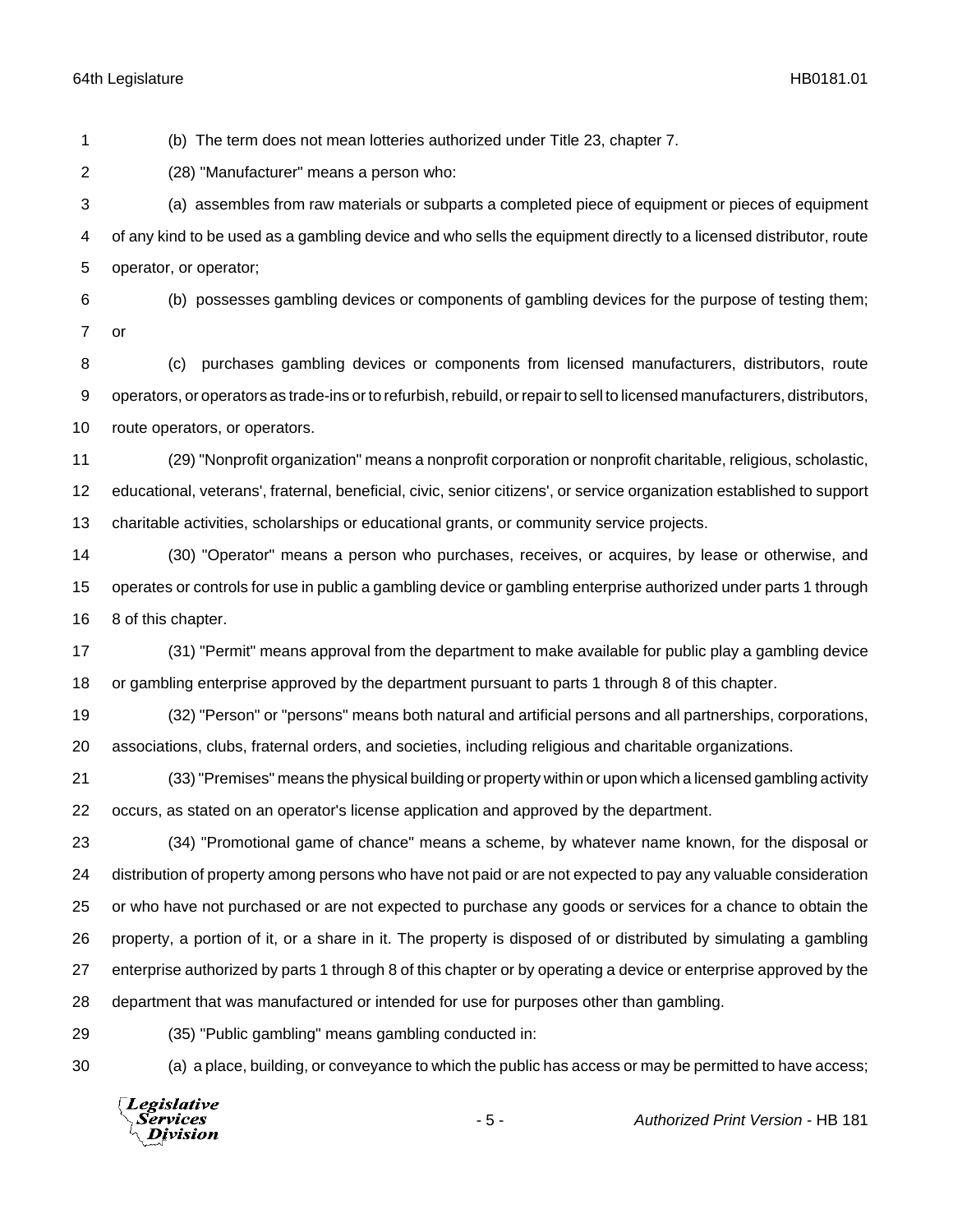(b) a place of public resort, including but not limited to a facility owned, managed, or operated by a partnership, corporation, association, club, fraternal order, or society, including a religious or charitable organization; or

 (c) a place, building, or conveyance to which the public does not have access if players are publicly solicited or the gambling activity is conducted in a predominantly commercial manner.

 (36) "Raffle" means a form of lottery in which each participant pays valuable consideration for a ticket to become eligible to win a prize. Winners must be determined by a random selection process approved by department rule.

(37) "Route operator" means a person who:

 (a) purchases from a licensed manufacturer, route operator, or distributor equipment of any kind for use in a gambling activity;

(b) leases the equipment to a licensed operator for use by the public; and

 (c) may sell to a licensed operator equipment that had previously been authorized to be operated on a premises and may sell gambling equipment to a distributor or manufacturer.

 (38) "Senior citizen center" means a facility operated by a nonprofit or governmental organization that provides services to senior citizens in the form of daytime or evening educational or recreational activities and does not provide living accommodations to senior citizens. Services qualifying under this definition must be recognized in the state plan on aging adopted by the department of public health and human services.

 (39) (a) "Slot machine" means a mechanical, electrical, electronic, or other gambling device, contrivance, or machine that, upon insertion of a coin, currency, token, credit card, or similar object or upon payment of any valuable consideration, is available to play or operate, the play or operation of which, whether by reason of the skill of the operator or application of the element of chance, or both, may deliver or entitle the person playing or operating the gambling device to receive cash, premiums, merchandise, tokens, or anything of value, whether the payoff is made automatically from the machine or in any other manner.

 (b) This definition does not apply to video gambling machines authorized under part 6 of this chapter. (40) "Video gambling machine" is a gambling device specifically authorized by part 6 of this chapter and the rules of the department."

**Section 2.** Section 23-5-801, MCA, is amended to read:

**"23-5-801. Fantasy sports leagues defined.** As used in this part, a "fantasy sports league" means a



- 6 - *Authorized Print Version* - HB 181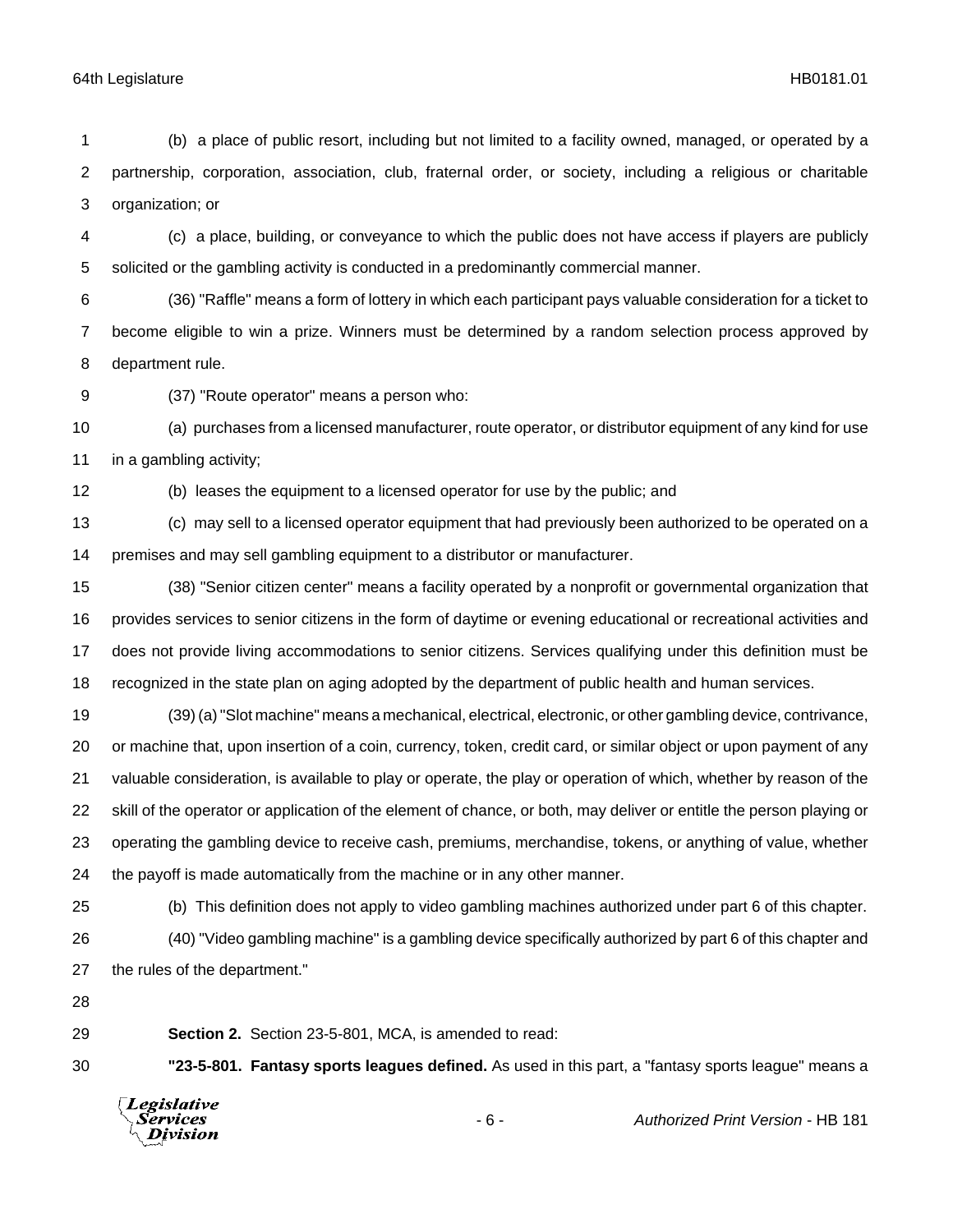gambling activity conducted in the following manner: (1) A fantasy sports league consists of a limited number of persons or groups of persons who pay an entrance fee for membership in the league. The entrance fee may include an administrative fee. 4 (2) Each league member creates a fictitious team composed of athletes from a given professional sport, such as baseball, basketball, or football. Player selection is conducted through random drawings, through a 6 bidding process, or by selection from a roster prepared by the parimutuel network coordinator. (3) Except for fantasy sports leagues operated under Title 23, chapter 4, after the initial teams are selected, interim replacement of players may occur by trade or purchase. A specific fee, which may not exceed the total entrance fee, is charged for each transaction. (4) A method, as defined by league rules, is devised to permit each team to compete against other teams in the league. Points are awarded to a team according to the performance of individual players or teams or both during a designated time period. (5) A league member may be eligible to receive a payout based on the number of points accumulated. Payouts, which may be in the form of cash or prizes, are awarded according to league rules. 15 (6) The roster of eligible participants prepared by the parimutuel network coordinator must be provided to each league member. (7) Rules governing the conduct of the fantasy sports league must be provided in writing to each league member." **Section 3.** Section 23-5-802, MCA, is amended to read: **"23-5-802. Fantasy sports leagues authorized.** (1) It is lawful to conduct or participate in a fantasy sports league, including a fantasy sports league that is operated under a parimutuel system of wagering regulated under Title 23, chapter 4, or a fantasy sports league conducted through the internet for which the total fees charged to participate do not exceed \$100. 25 (2) It is unlawful to wager on a fantasy sports league by telephone or by the internet. A wager does not include: (a) any participation fee, other fees, or total fees not to exceed \$100 paid to participate in a fantasy sports league, including leagues conducted through the internet; or (b) participation in a fantasy sports league, including a league conducted through the internet, that offers prizes but does not charge for participation." **Legislative** - 7 - *Authorized Print Version* - HB 181Services Division